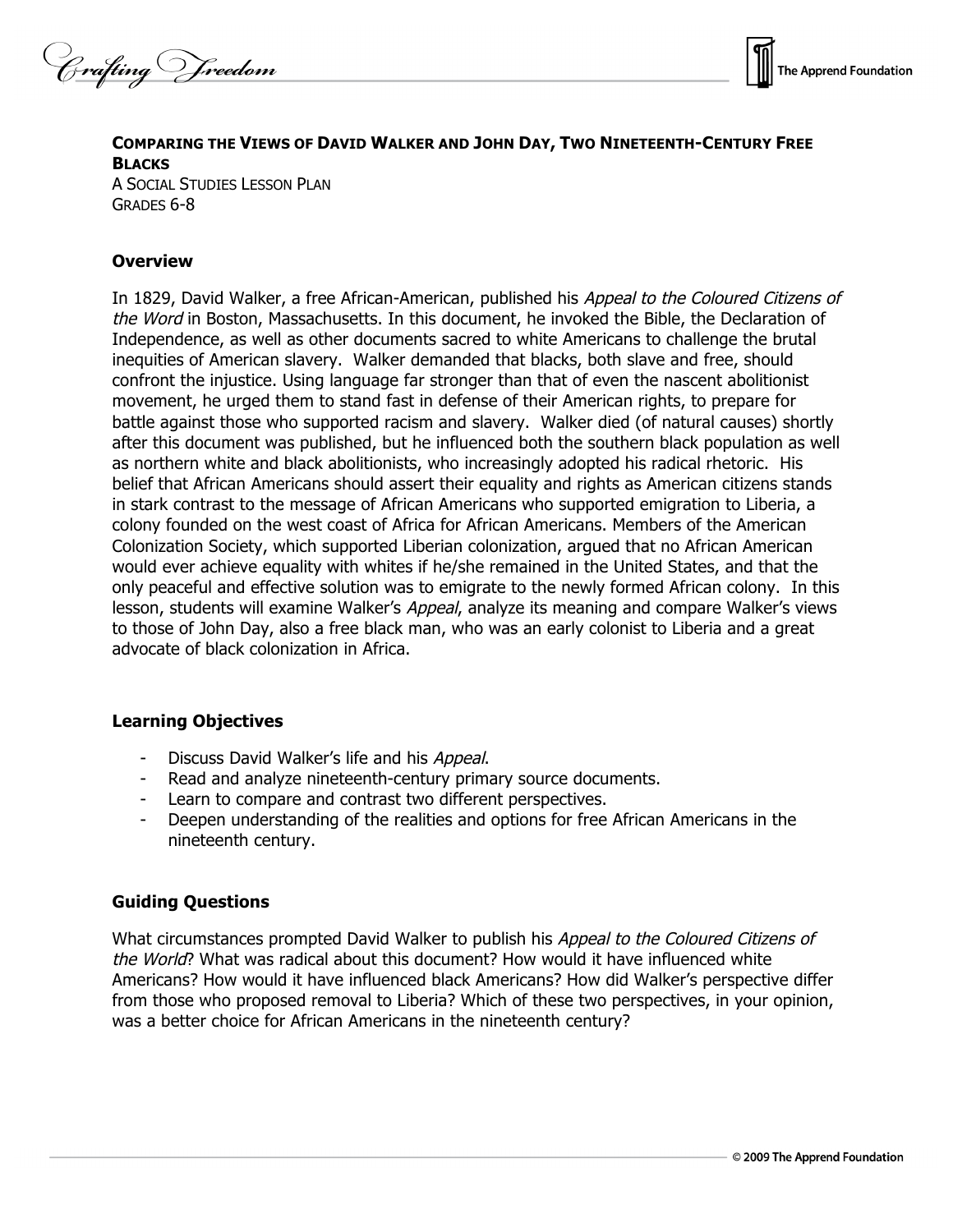## **Suggested Time**

1-2 class periods

## **Preparing to Teach the Lesson**

- 1. Read and review Teacher Tool 1, a brief biography of David Walker.
- 2. View the short video, Excerpts from David Walker's Appeal to the Coloured Citizens of the World, and be prepared to show the video to your students.
- 3. Review Teacher Tool 2, which provides a brief overview of role of abolitionism in American politics and society from 1820 through the 1850s.
- 4. Review Teacher Tool 3, which is a summary of the origins and goals of the American Colonization Society and a brief description of John Day and his activity in the organization.
- 5. You may wish to learn more about Liberia by reviewing the information on one or more of the following websites:
	- Maps of the World, http://www.mapsofworld.com/liberia/maps/liberia-locationmap.jpg
	- CIA World Factbook, https://www.cia.gov/library/publications/the-worldfactbook/graphics/maps/large/li-map.gif
	- The Liberian Senate, Watercolor painting by Robert K. Griffin, http://memory.loc.gov/ammem/awhhtml/awmss5/images/liberian.gif

Decide if you wish to show any of these images to your students. If you choose to do so, be prepared to project in class if necessary.

- 6. Read Student Handout 1, which provides an excerpt from David Walker's Appeal to the Coloured Citizens of the World.
- 7. Review Student Handout 2, which provides a reproduction of a letter written by free black, John Day, and was published in the Colonization Herald.
- 8. Review Student Handout 3, which presents a series of specific, interpretive questions for students to answer about the Walker and Day documents.

## **Teaching the Lesson (Suggested Steps)**

- 1. Using the information in Teacher Tool 2, provide students with a brief introductory overview of the origins of the abolition movement and its influence on politics, society, and the emerging sectional crisis from 1820 through the 1850s.
- 2. Show the short video, Excerpts from David Walker's Appeal to the Coloured Citizens of the World, which includes a performance of some words and ideas in the Appeal.
- 3. Using the information in Teacher Tool 1, provide students with a brief overview of the life of David Walker and his work, the Appeal to the Coloured Citizens of the World. Using the information in Teacher Tool 3, provide students with background information on the American Colonization Society and John Day. Be sure to explain that both David Walker and John Day were free blacks who lived in the United States during the time of slavery. If you decided to show any of the images that reveal more about Liberia, show them along with this step.
- 4. Distribute Student Handouts 1 and 2 and ask students to read the excerpts from Walker's Appeal and the editorial letter by John Day.